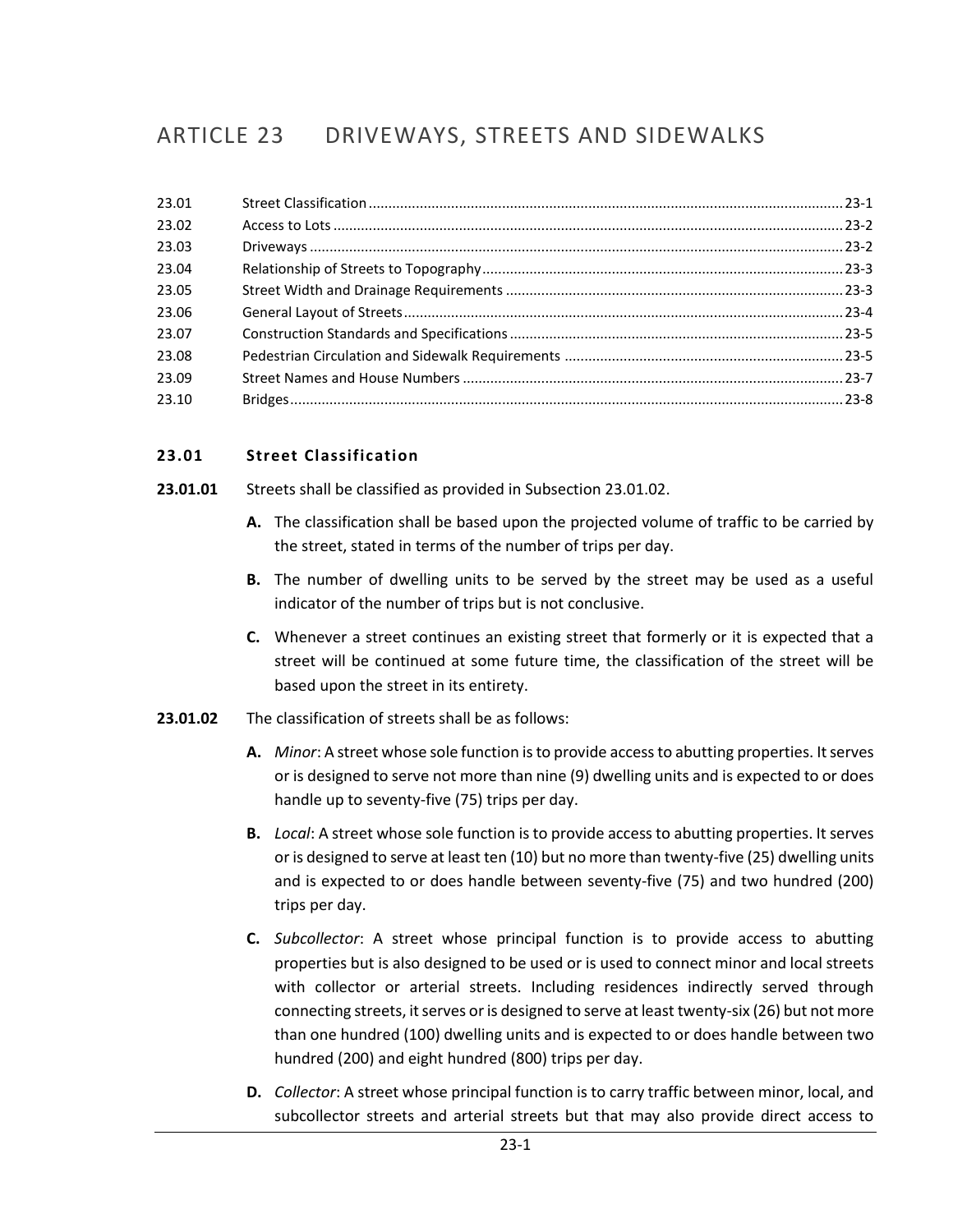abutting properties. It serves or is designed to serve, directly or indirectly, more than one hundred (100) dwelling units and is designed to be used or is used to carry more than eight hundred (800) trips per day.

- **E.** *Arterial*: A major street in the Town's street system that serves as an avenue for the circulation of traffic into, out, or around the Town and carries high volumes of traffic.
- **23.01.03** Private streets will be permitted to serve as access within residential developments, however, the dedication of public streets and other rights-of-way or easements may be required if they are indicated in official plans adopted by the Town Council.
- **23.01.04** Public streets and or other rights-of-way or easements of public access over private streets will be required where the North Carolina Department of Transportation, or the Town of Boone Public Works Department determines that such access is necessary for promotion of public health, safety and welfare.
- **23.01.05** Private streets shall meet the dimensional standards set forth in Section 23.05.
- **23.01.06** Private streets may be utilized under the following conditions:
	- **A.** The applicant shall record with the Watauga County Register of Deeds an instrument setting forth provisions for the establishment of a property owners association for the purpose of assessing dues for maintenance of the roads by the purchasers of the property which will be served by the roads within the development.
	- **B.** The applicant shall maintain the road at least until such time that the property owner's association assumes maintenance.
	- **C.** A subdivision disclosure statement is provided as required by G.S. 136-102.6, which fully discloses the status, whether public or private, of the road upon which the lots front.
- **23.01.07** The area within the street right-of-way may not be used to satisfy lot area requirements.

# <span id="page-1-0"></span>**23.02 Access to Lots**

**23.02.01** Every lot shall have access to it that is sufficient to afford a reasonable means of ingress and egress for emergency vehicles as well as for all those likely to need or desire access to the property in its intended use.

#### <span id="page-1-1"></span>**23.03 Driveways**

- **23.03.01** A driveway may provide access to no more than two (2) lots.
	- **A.** When a single driveway provides access to more than one lot, easement rights in favor of each of the lots that rely upon the driveway for access shall be provided. These rights may be by means of a document recorded in the public records of Watauga County or by means of a notation on the plat of the subdivision that is recorded.
- **23.03.02** All driveway entrances and other openings onto streets within the Town's planning jurisdiction shall be constructed so that: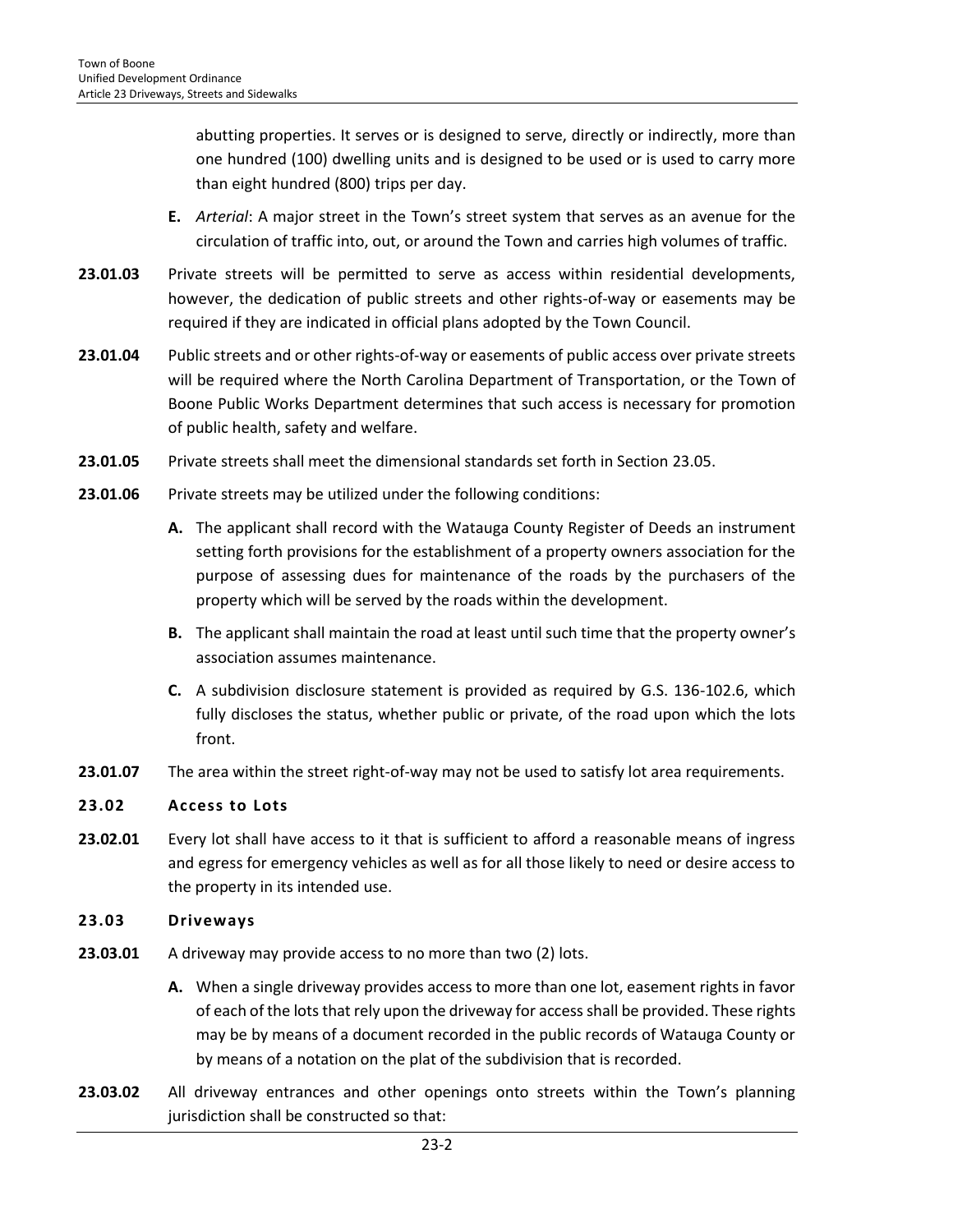- **A.** Vehicles can enter and exit from the lot in question without posing any substantial danger to themselves, pedestrians, or vehicles traveling in abutting streets, and
- **B.** Interference with the free and convenient flow of traffic in abutting or surrounding streets is minimized.
- **23.03.03** All driveways shall conform to the Boone Town Code, Chapter 98, or the North Carolina Department of Transportation Manual on Driveway Entrance Requirements, whichever is most restrictive.
- **23.03.04** The maximum grade at any one point on a driveway used for a fire access roadway shall not exceed ten percent (10%) at any one point on the driveway unless approved by the Chief of the Boone Fire Department.
- (Ord. 20160028, 05-19-2016)

### <span id="page-2-0"></span>**23.04 Relationship of Streets to Topography**

- **23.04.01** Street grades shall conform as closely as practicable to the original topography.
- **23.04.02** The maximum grade of any street used for a fire access roadway shall not exceed ten percent (10%) at any one point unless approved by the Chief of the Boone Fire Department.

(Ord. 20160028, 05-19-2016)

### <span id="page-2-1"></span>**23.05 Street Width and Drainage Requirements**

**23.05.01** Streets shall be constructed to meet the standards set forth in the table below.

| <b>Street Type</b> | <b>Minimum</b><br><b>Right-of-Way</b><br>Width (feet) | <b>Minimum</b><br><b>Pavement Width</b><br>(feet) | Shoulder &<br><b>Swale Allowed</b> | <b>Curb &amp; Gutter</b><br><b>Allowed</b> |
|--------------------|-------------------------------------------------------|---------------------------------------------------|------------------------------------|--------------------------------------------|
| Minor              | 45                                                    | 18                                                | Yes                                | Yes                                        |
| Local              | 45                                                    | 18                                                | Yes                                | Yes                                        |
| Private            | 30                                                    | 18                                                | Yes                                | Yes                                        |
| Subcollector       | 50                                                    | 20                                                | Yes                                | Yes                                        |
| Collector          | 50                                                    | 20                                                | No                                 | Yes                                        |

- **23.05.02** Shoulders and drainage swales or curb and gutters may be utilized as allowed in the table above.
	- **A.** Shoulders and drainage swales shall be a minimum of four feet (4').
	- **B.** Standard ninety-degree (90°) curb or roll type curb may be permitted along minor and local streets within residential subdivisions.
	- **C.** Street pavement width:
		- 1. Shall be measured from curb face to curb face where ninety-degree (90°) curb is used; and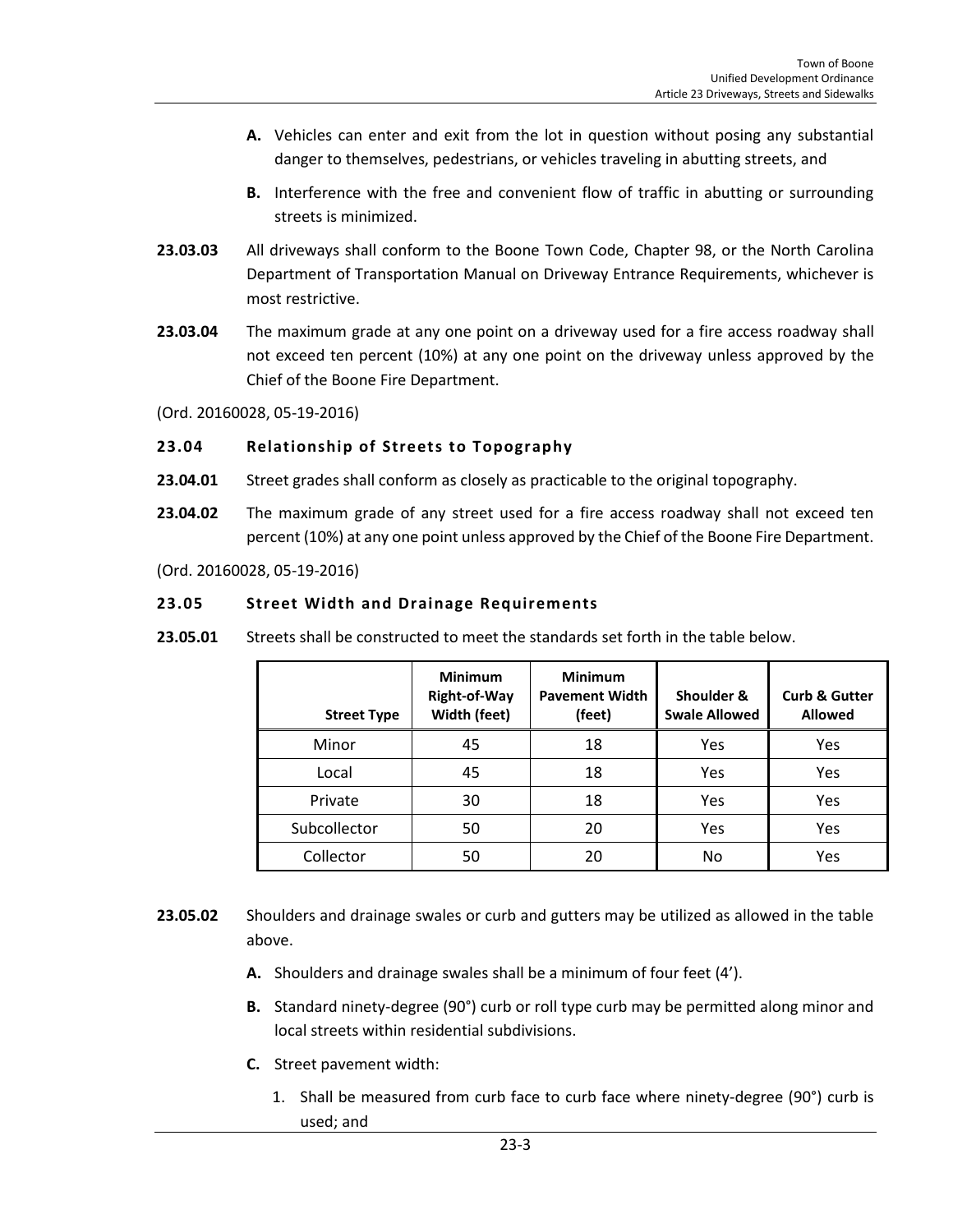- 2. Shall be measured from the center of the curb to the center of the curb where roll type curb is used; and
- 3. Shall be measured from edge of pavement to edge of pavement where shoulder and swale are used.

#### <span id="page-3-0"></span>**23.06 General Layout of Streets**

- **23.06.01** Street systems shall be coordinated with existing, proposed, and anticipated streets as provided in this Section.
- **23.06.02** Collector streets shall intersect with surrounding collector or arterial streets at safe and convenient locations.
- **23.06.03** Subcollector, local, and minor residential streets shall connect with surrounding streets where necessary to permit the convenient movement of traffic between residential neighborhoods or to facilitate access to neighborhoods by emergency service vehicles or for other sufficient reasons.
	- **A.** Connections shall not be permitted where the effect would be to encourage the use of such streets by substantial cut-through traffic.
- **23.06.04** Whenever connections to anticipated or proposed surrounding streets are required by this Section, the street right-of-way shall be extended and the street developed to the property line of the subdivided property (or to the edge of the remaining undeveloped portion of a single tract) at the point where the connections to the anticipated or proposed street is expected.
	- **A.** The permit-issuing authority may require temporary turnarounds to be constructed at the end of such the streets pending their extension when such turnarounds appear necessary to facilitate the flow of traffic or accommodate emergency vehicles.
- **23.06.05** Subcollector, local and minor residential streets shall be curved whenever practicable to the extent necessary to avoid conformity of lot appearance.
- **23.06.06** Cul-de-sacs and loop streets are encouraged so that through traffic on residential streets in minimized.
- **23.06.07** All dead-end streets shall be developed as cul-de-sacs in accordance with the standards set forth in this Article. Except where no other practicable alternative is available, such streets may not extend more than 550 feet (measured to the center of the turnaround).
- **23.06.08** The right-of-way of a cul-de-sac shall have a radius of fifty feet (50'). The radius of the paved portion of the turnaround (measured to the outer edge of the pavement) shall be thirtyfive feet (35').
	- **A.** Alternative cul-de-sac designs published in NCDOT's "Subdivision Roads Minimum Construction Standards" will be considered by the permit-issuing authority only in situations where, because of the physical characteristics of the site, the construction of a symmetrical "bulb" end design may not be in the public's best interest.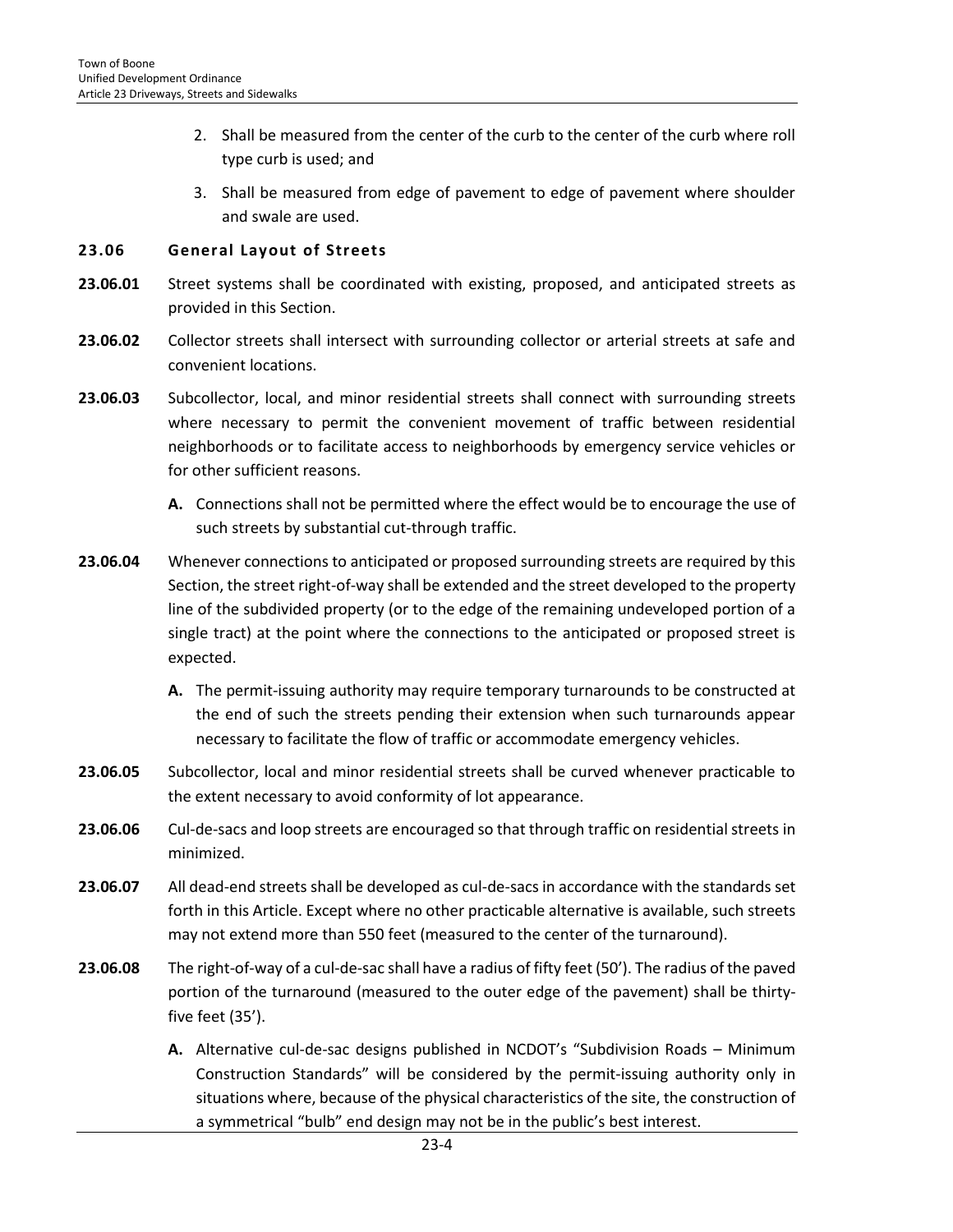- **23.06.09** Half streets shall not be permitted except where such streets, when combined with a similar street (developed previously or simultaneously) on property adjacent to the subdivision, creates or comprises a street that meets the right-of-way and pavement requirements of this Ordinance.
- 23.06.10 Streets shall be laid out so that residential blocks do not exceed 1,800 feet, unless no other practicable alternative is available.
- 23.06.11 Streets shall intersect as nearly as possible at right angles, and no two streets may intersect at less than sixty degrees (60°).
- **23.06.12** Not more than two streets shall intersect at any one point, unless the Public Works Director certifies to the permit-issuing authority that such an intersection can be constructed with no extraordinary danger to public safety.
- **23.06.13** Whenever possible, proposed intersections along one side of a street shall coincide with existing or proposed intersections on the opposite side of such street.
	- **A.** In any event, where a centerline offset (jog) occurs at an intersection, the distance between centerlines of the intersecting streets shall not be less than 150 feet.

# <span id="page-4-0"></span>**23.07 Construction Standards and Specifications**

**23.07.01** All streets shall be constructed in accordance with the design construction standards promulgated by the North Carolina Department of Transportation (NCDOT), unless a more restrictive standard is herein, in which case the more restrictive standard shall apply.

#### <span id="page-4-1"></span>**23.08 Pedestrian Circulation and Sidewalk Requirements**

- **23.08.01 When Sidewalks Must Be Constructed**: Sidewalks shall be required for:
	- **A.** All new major subdivisions;
	- **B.** All new multi-family residential development;
	- **C.** All new office, institutional, commercial and industrial development;
- **23.08.02** An easement for the following items shall be conveyed to the Town where required due to insufficient right-of-way:
	- **A.** Public sidewalks; and
	- **B.** Any greenway or alternative method of pedestrian circulation as further described in Subsection 23.08.04; and
	- **C.** In the event that circumstances may change over time, any area as to which the applicant has been permitted to pay a fee-in-lieu rather than install required sidewalks as further described in Subsection 23.08.05.

#### **23.08.03 Design Requirements**.

**A.** Sidewalks shall be required along the entire length of any portions of public streets which abut the development parcel.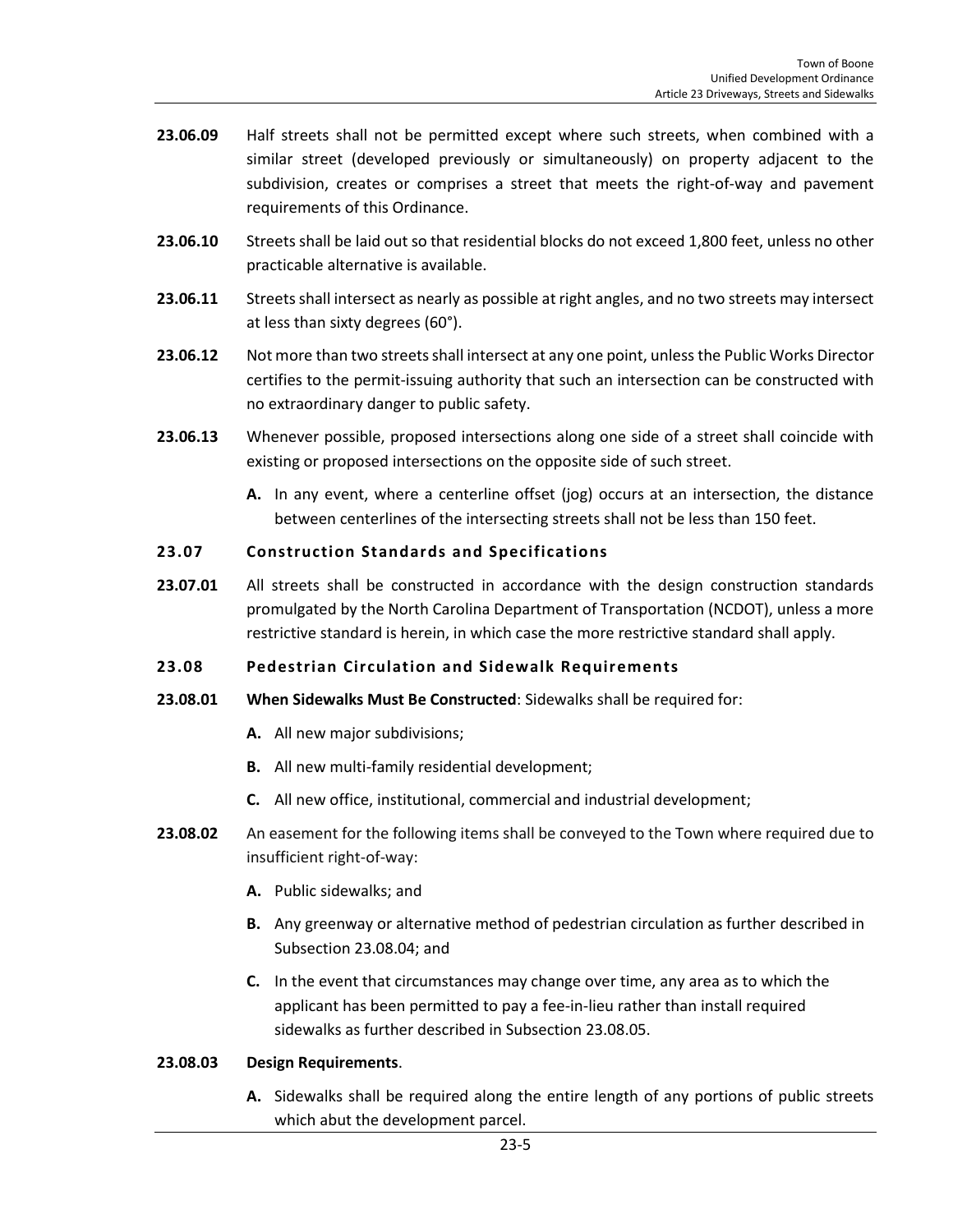- **B.** Sidewalks will be constructed in accordance with the Roadway & Sidewalk Program Handbook for the Town of Boone.
	- 1. Any deviation from the requirements must be approved by the Administrator.
		- a. Deviations may only be allowed when strict compliance with the Roadway & Sidewalk Program Handbook is not reasonably possible due to topography or other site conditions beyond the applicant's control and not of the applicant's making.
- **C.** Whenever curb and gutter construction is used on public streets, wheelchair ramps shall be provided at intersections and other major points of pedestrian flow. Sidewalks, wheelchair ramps, and depressed curbs shall be constructed in accordance with the published standards of the North Carolina Building Code, Volume I-C, Accessibility.
- **D.** In all multi-family residential development, sidewalks shall be provided linking dwelling units with other dwelling units, the public street, and on-site activity centers such as parking areas, laundry facilities, and recreational facilities.

### **23.08.04 Alternative Methods for Pedestrian Circulation**:

- **A.** When, with respect to a development parcel, a public greenway or other alternative walkway (for purposes of this section, "greenway") has been identified in a dulyadopted government alternative transportation plan or other duly-adopted plan, or where a proposed public greenway will connect to an existing greenway or to a planned greenway that is expected with reasonable certainty to be constructed within the next five years or that is approved and funded by the North Carolina Department of Transportation, the following shall be required as applicable:
	- 1. The permit-issuing authority may allow or require the installation of a public greenway instead of sidewalk. A request to install a public greenway shall be supported by a site plan depicting the location and dimensions of the greenway, a description of the method of construction, and any other information deemed necessary by the Administrator.
	- 2. If a public greenway is to be constructed upon the development parcel at the expense of the town or another third party, instead of constructing the greenway the developer shall pay fee-in-lieu of construction as provided at 23.08.05(D).
	- 3. If a public greenway is already in place on the development parcel, the developer shall not be required to install the section of sidewalk that otherwise would be required to be installed along the same boundary or boundaries of the parcel.

# **23.08.05 Fee-in-Lieu of Constructing Sidewalks**

- **A.** An applicant may seek approval to pay a fee in lieu of construction as specified herein.
- **B.** Fee-in-lieu may never be permitted on a Primary Sidewalk Priority Route where there is contiguous sidewalk infrastructure in place.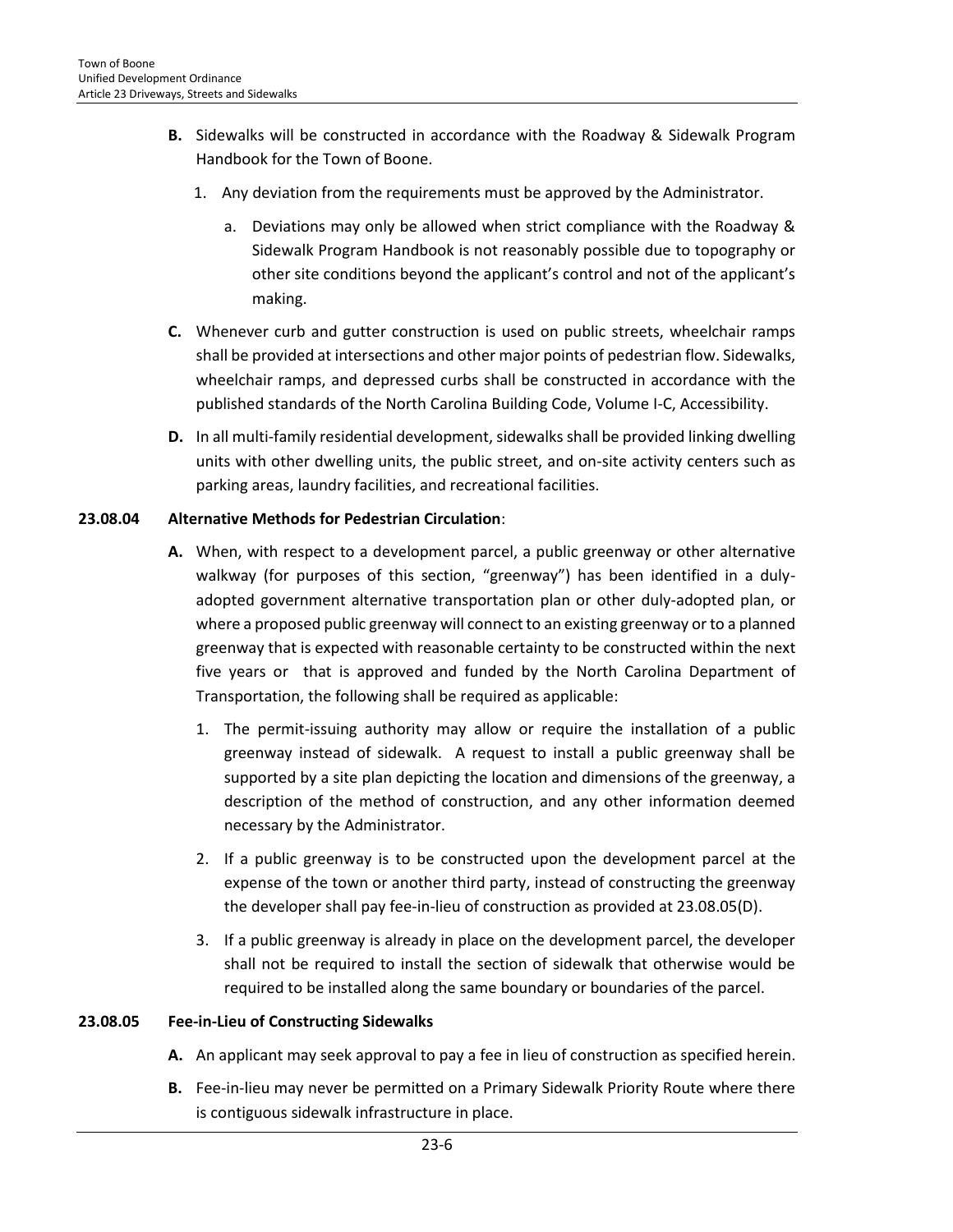- **C.** Except as specified in the immediately preceding subsection (B), the applicant may, in lieu of constructing a particular section of sidewalk, deposit funds into a sidewalk fund maintained by the Town of Boone in any one of the following limited circumstances:
	- 1. The Administrator finds, based upon clear and convincing evidence, that the building of a particular section of sidewalk is undesirable as the result of one or more of the following site-specific factors: (i) a steep slope or other site-specific factors making the use of that section of sidewalk is not reasonably possible or dangerous to the public; or (ii) the certainty or likelihood of damage resulting to sensitive habitat, natural watercourses, or mature or historic trees, where such damage cannot be mitigated by the use of an alternative path, which is not justified by a countervailing public interest in the addition of that particular area of sidewalk. In addition, the Administrator must find that there is no reasonable alternative manner of building that particular section of sidewalk (such as changing its location or using a different construction method) that would avoid the problems posed by the identified site-specific factors.
	- 2. The applicant is unable to secure permission from NCDOT to install sidewalks in compliance with the Town's requirements.
	- 3. The property being developed is a satellite parcel greater than one (1) mile from the Town's main corporate limits. However, this exemption shall not apply if any contiguous sidewalk infrastructure exists along the public street.
- **D.** Payment:
	- 1. The applicant shall pay the fee-in-lieu prior to the issuance of a Certificate of Occupancy. The fee shall be a fixed amount per linear foot as per the Town's currently adopted fee schedule. The applicable fee shall be determined by the rate in effect on the date the fee is paid.
	- 2. All funds collected in lieu of construction shall be in addition to all other sidewalk funding and shall be placed in a separate account to be used only for costs associated with new sidewalk construction by the Town.
- **23.08.06** Whenever the permit-issuing authority finds that a means of pedestrian access is necessary from the subdivision to schools, parks, playgrounds, or other roads or facilities and that such access is not conveniently provided by sidewalks adjacent to the streets, the applicant may be required to reserve an unobstructed easement of at least ten feet (10') in width to provide such access.
- (Ord. PL02634-060519, 11-21-2019)

# <span id="page-6-0"></span>**23.09 Street Names and House Numbers**

**23.09.01** Street names shall be assigned by the applicant subject to the approval of the Town.